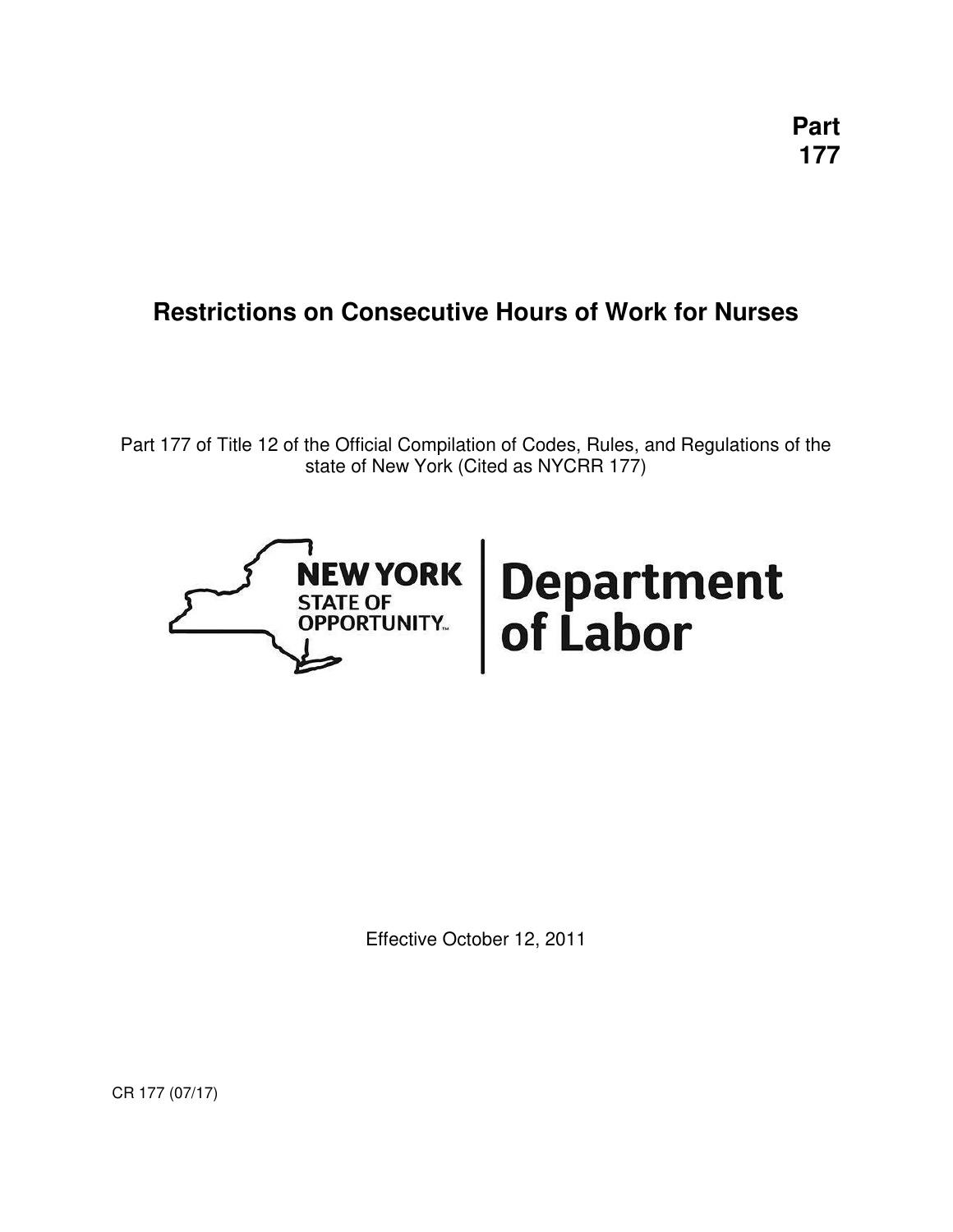#### **Part 177**

## **Restrictions on Consecutive Hours of Work for Nurses**

(Statutory authority: Labor Law §167)

#### **Sec.**

- 177.1 Application
- 177.2 Definitions
- 177.3 Mandatory Overtime Prohibition
- 177.4 Nurse Coverage Plans
- 177.5 Report of Violations
- 177.6 Conflicts with Law and Regulation; Collective Bargaining Rights Not **Diminished**
- 177.7 Waiver of Rights Prohibited

## **§ 177.1 Application.**

In accordance with Labor Law, Section 167, this Part shall apply to health care employers, who shall be prohibited from assigning mandatory overtime to nurses except in certain circumstances as described in this regulation.

#### **§ 177.2 Definitions.**

(a) "Emergency" shall mean an unforeseen event that could not be prudently planned for by a health care employer and does not regularly occur, including an unanticipated staffing emergency.

(b) "Health care disaster" shall mean a natural or other type of disaster that increases the need for health care personnel, unexpectedly affecting the county in which the nurse is employed or in a contiguous county, as more fully explained in Section 177.3 of this Part.

(c) "Health care employer" shall mean any individual, partnership, association, corporation, limited liability company or any person or group of persons acting directly or indirectly on behalf of or in the interest of the employer, who provides health care services (i) in a facility licensed or operated pursuant to article twentyeight of the public health law, including any facility operated by the state, a political subdivision or a public corporation as defined by section sixty-six of the general construction law, or (ii) in a facility operated by the state, a political subdivision or a public corporation as defined by section sixty-six of the general construction law, operated or licensed pursuant to the mental hygiene law, the education law or the correction law.

Examples of a health care facility include, but are not limited to, hospitals, nursing homes, outpatient clinics, comprehensive rehabilitation hospitals, residential health care facilities, residential drug and alcohol treatment facilities, adult day health care programs, and diagnostic centers.

(d) "Nurse" shall mean a registered professional nurse or a licensed practical nurse as defined by article one hundred thirty-nine of the education law who provides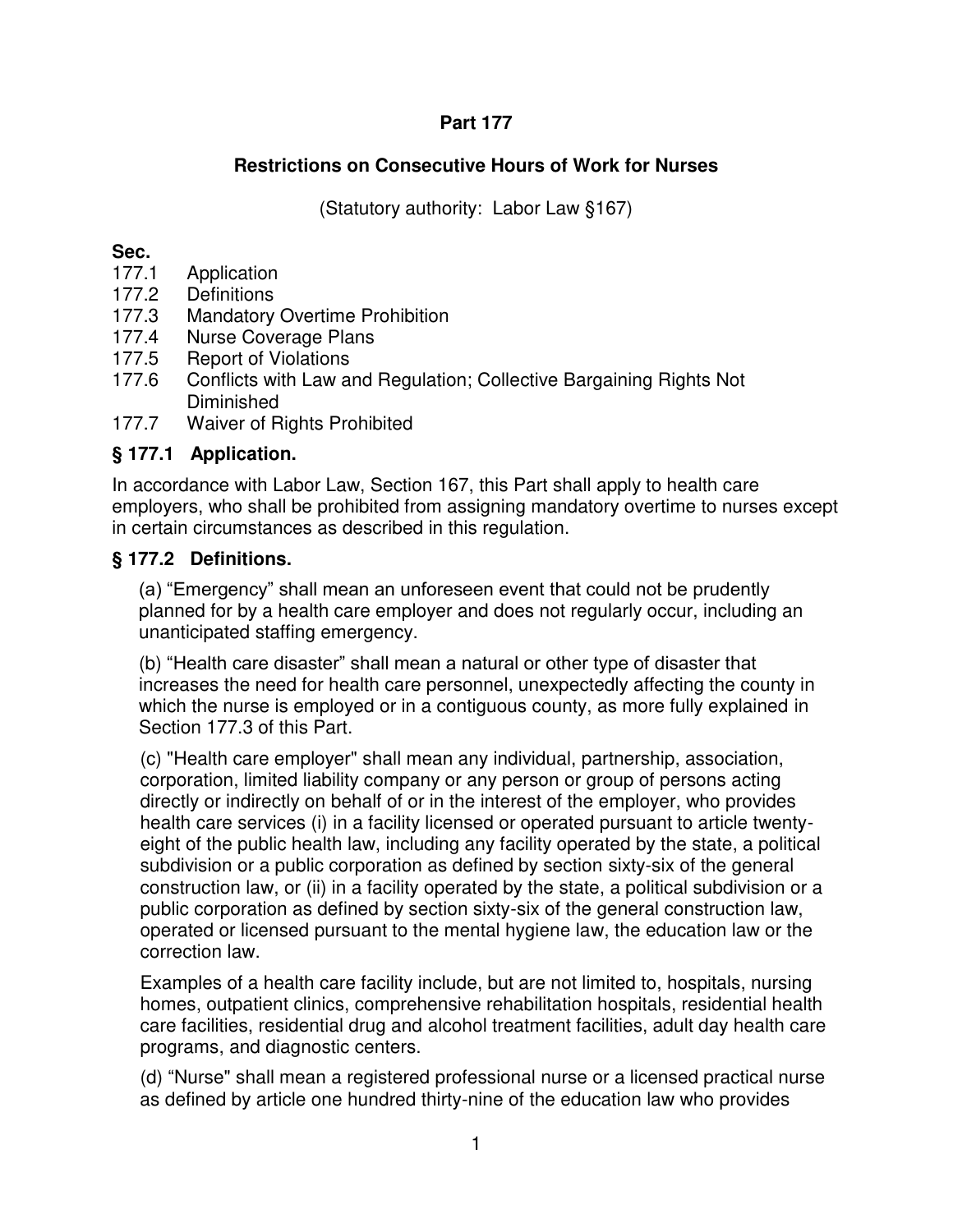direct patient care, regardless of whether such nurse is employed full-time, part-time, or on a per diem basis. Nurses who provide services to a health care employer through contracts with third party staffing providers such as nurse registries, temporary employment agencies, and the like, or who are engaged to perform services for health care employers as independent contractors shall also be covered by this Part.

(e) "On call" shall mean when an employee is required to be ready to perform work functions and required to remain on the employer's premises or within a proximate distance, so close thereto that s/he cannot use the time effectively for his or her own purposes. An employee who is not required to remain on the employer's premises or within a proximate distance thereto but is merely required to leave information, at his or her home or with the health care employer, where he or she may be reached is not on call.

(f) "Overtime" shall mean work hours over and above the nurse's regularly scheduled work hours. Determinations as to what constitutes overtime hours for purposes of this Part shall not limit the nurse's receipt of overtime wages to which the nurse is otherwise entitled.

(g) "Patient care emergency" shall mean a situation which is unforeseen and could not be prudently planned for, which requires nurse overtime in order to provide safe patient care as more fully explained in Section 177.3 of this Part.

(h) "Regularly scheduled work hours" shall mean the predetermined number of hours a nurse has agreed to work and is normally scheduled to work pursuant to the budgeted hours allocated to the nurse's position by the health care employer.

(1) For purposes of this Part, for full-time nurses, "the budgeted hours allocated to the nurses position" shall be the hours reflected in the employer's full-time employee (FTE) level for the unit in which the nurse is employed.

(2) If no such allocation system exists, regularly scheduled work hours shall be determined by some other measure generally used by the health care employer to determine when an employee is minimally supposed to work.

(3) The term regularly scheduled work hours shall be interpreted in a manner that is consistent with any relevant collective bargaining agreement and other statutes or regulations governing the hours of work, if any.

(4) Regularly scheduled work hours shall include pre-scheduled on-call time subject to the exceptions set forth in Section 177.3(b)(1) of this Part and the time spent for the purpose of communicating shift reports regarding patient status necessary to ensure patient safety.

(5) For a part-time nurse, regularly scheduled work hours mean those hours a part-time nurse is normally scheduled to work pursuant to the employer's budgeted hours allocated. If advance scheduling is not used for part-time nurses, the percentage of full-time equivalent, which shall be established by the health care employer (e.g. a 50% part-time employee), shall serve as the measure of regularly scheduled work hours for a part-time nurse.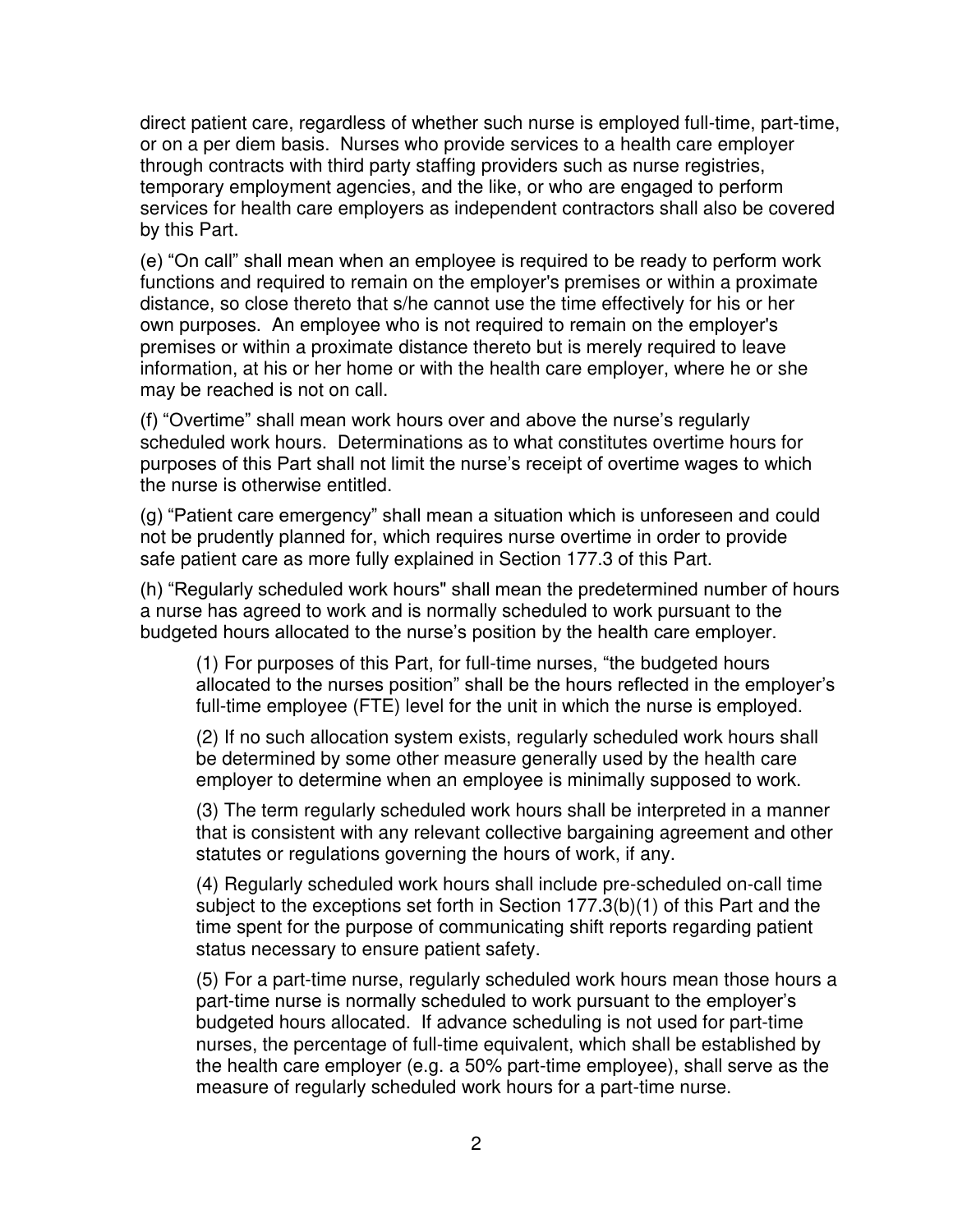(6) For per diem, privately contracted, or employment agency nurses, the employment contract and the hours provided therein shall serve as the basis for determining the nurse's regularly scheduled work hours.

#### **§ 177.3 Mandatory Overtime Prohibition.**

(a) Notwithstanding any other provision of law, a health care employer shall not require a nurse to work overtime. On call time shall be considered time spent working for purposes of determining whether a health care employer has required a nurse to work overtime. No employer may use on-call time as a substitute for mandatory overtime.

(b) The following exceptions shall apply to the prohibition against mandatory overtime for nurses:

- (1) Health Care Disaster. The prohibition against mandatory overtime shall not apply in the case of a health care disaster, such as a natural or other type of disaster unexpectedly affecting the county in which the nurse is employed or in a contiguous county that increases the need for health care personnel or requires the maintenance of the existing on-duty personnel to maintain staffing levels necessary to provide adequate health care coverage. A determination that a health care disaster exists shall be made by the health care employer and shall be reasonable under the circumstances. Examples of health care disasters within the meaning of this Part include unforeseen events involving multiple serious injuries (e.g. fires, auto accidents, a building collapse), chemical spills or releases, a widespread outbreak of an illness requiring hospitalization for many individuals in the community served by the health care employer, or the occurrence of a riot, disturbance, or other serious event within an institution which substantially affects or increases the need for health care services.
- (2) Government Declaration of Emergency. The prohibition against mandatory overtime shall not apply in the case of a federal, state or local declaration of emergency in effect pursuant to State law or applicable federal law in the county in which the nurse is employed or in a contiguous county.
- (3) Patient Care Emergency. The prohibition against mandatory overtime shall not apply in the case of a patient care emergency, which shall mean a situation that is unforeseen and could not be prudently planned for and, as determined by the health care employer, that requires the continued presence of the nurse to provide safe patient care, subject to the following limitations:

(i) Before requiring an on-duty nurse to work beyond his or her regularly scheduled work hours in connection with a patient care emergency, the health care employer shall make a good faith effort to have overtime covered on a voluntary basis or to otherwise secure nurse coverage by utilizing all methods set forth in its Nurse Coverage Plan required pursuant to Section 177.4 of this Part. The health care employer shall document attempts to secure nurse coverage through use of phone logs or other records appropriate to this purpose.

(ii) A patient care emergency cannot be established in a particular circumstance if that circumstance is the result of routine nurse staffing needs due to typical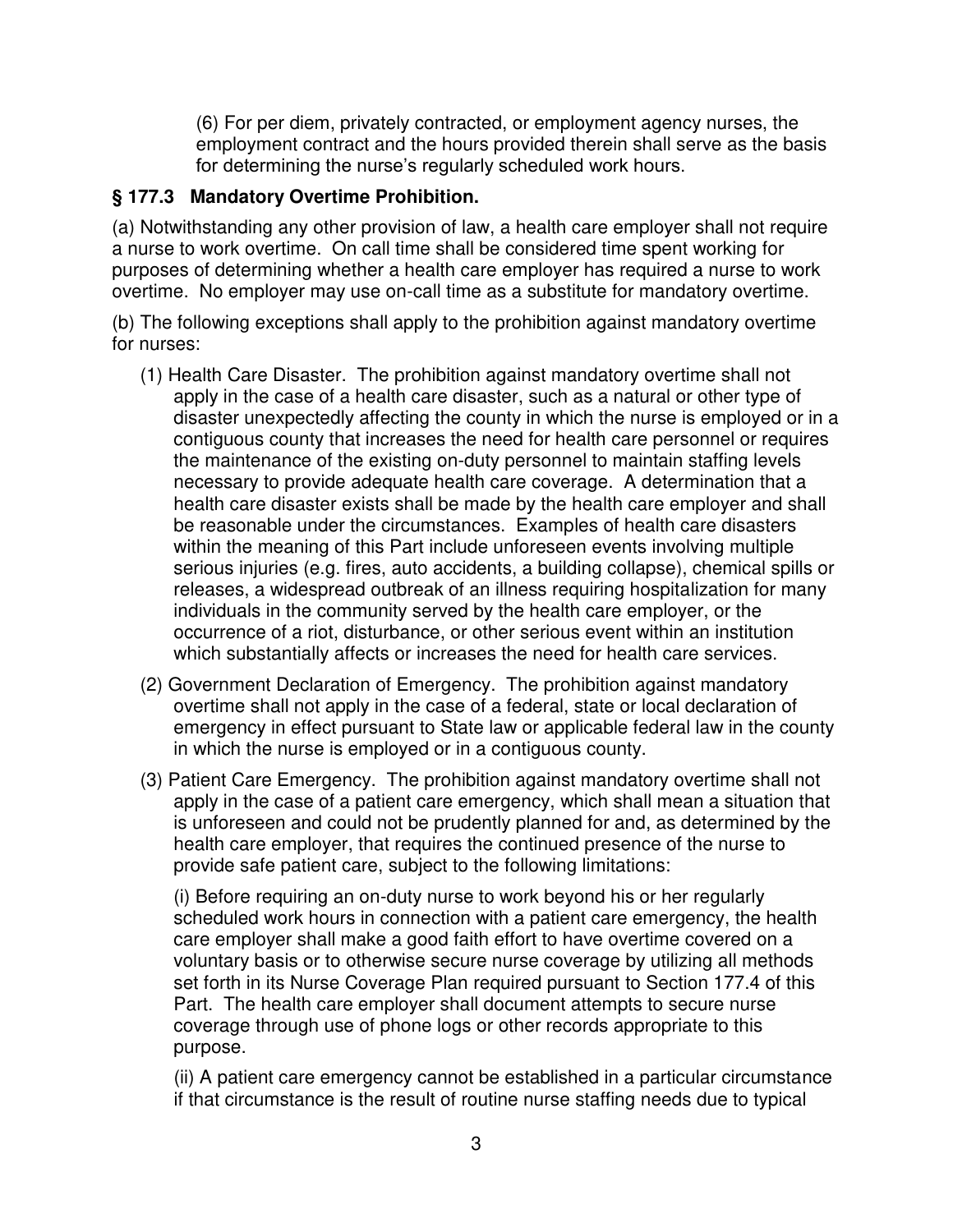staffing patterns, typical levels of absenteeism, and time off typically approved by the employer for vacation, holidays, sick leave, and personal leave, unless a Nurse Coverage Plan which meets the requirements of Section 177.4 is in place, has been fully implemented and utilized, and has failed to produce staffing to meet the particular patient care emergency. Nothing in this provision shall be construed to limit an employer's right to deny discretionary time off (e.g., vacation time, personal time, etc.) where the employer is contractually or otherwise legally permitted to do so.

(iii) A patient care emergency will not qualify for an exception to the provisions of this Part if it was caused by the health care employer's failure to develop or properly and fully implement a Nurse Coverage Plan as required under Section 177.4 of this Part.

(4) Ongoing Medical or Surgical Procedure. The prohibition against mandatory overtime shall not apply in the case of an ongoing medical or surgical procedure in which the nurse is actively engaged and in which the nurse's continued presence through the completion of the procedure is needed to ensure the health and safety of the patient. Determinations with regard to whether the nurse's continued active engagement in the procedure is necessary shall be made by the nursing supervisor or nurse manager supervising such nurse.

(c) Nothing in this Part shall prohibit a nurse from voluntarily working overtime. A nurse may signify his or her willingness to work overtime by either: a) agreeing to work a particular day or shift as requested, b) agreeing to be placed on a voluntary overtime list or roster, or c) agreeing to prescheduled on-call time pursuant to a collective bargaining agreement or other written contract or agreement to work.

#### **§ 177.4 Nurse Coverage Plans.**

(a) Every health care employer shall implement a Nurse Coverage Plan, taking into account typical patterns of staff absenteeism due to illness, leave, bereavement and other similar factors. Such plan should also reflect the health care employer's typical levels and types of patients served by the health care facility.

(b) The Plan shall identify and describe as many alternative staffing methods as are available to the health care employer to ensure adequate staffing through means other than use of mandatory overtime including contracts with per diem nurses, contracts with nurse registries and employment agencies for nursing services, arrangements for assignment of nursing floats, requesting an additional day of work from off-duty employees, and development and posting of a list or roster of nurses seeking voluntary overtime.

(c) The Plan must identify the Supervisor(s) or Administrator(s) at the health care facility or at another identified location who will make the final determination as to when it is necessary to utilize mandatory overtime. The Plan may require a nurse to assist in making telephone calls consistent with the Nurse Coverage Plan to find his or her own shift replacement, but may not require a nurse to self-mandate overtime.

(d) The Plan shall require documentation of all attempts to avoid the use of mandatory overtime during a patient care emergency and seek alternative staffing through the